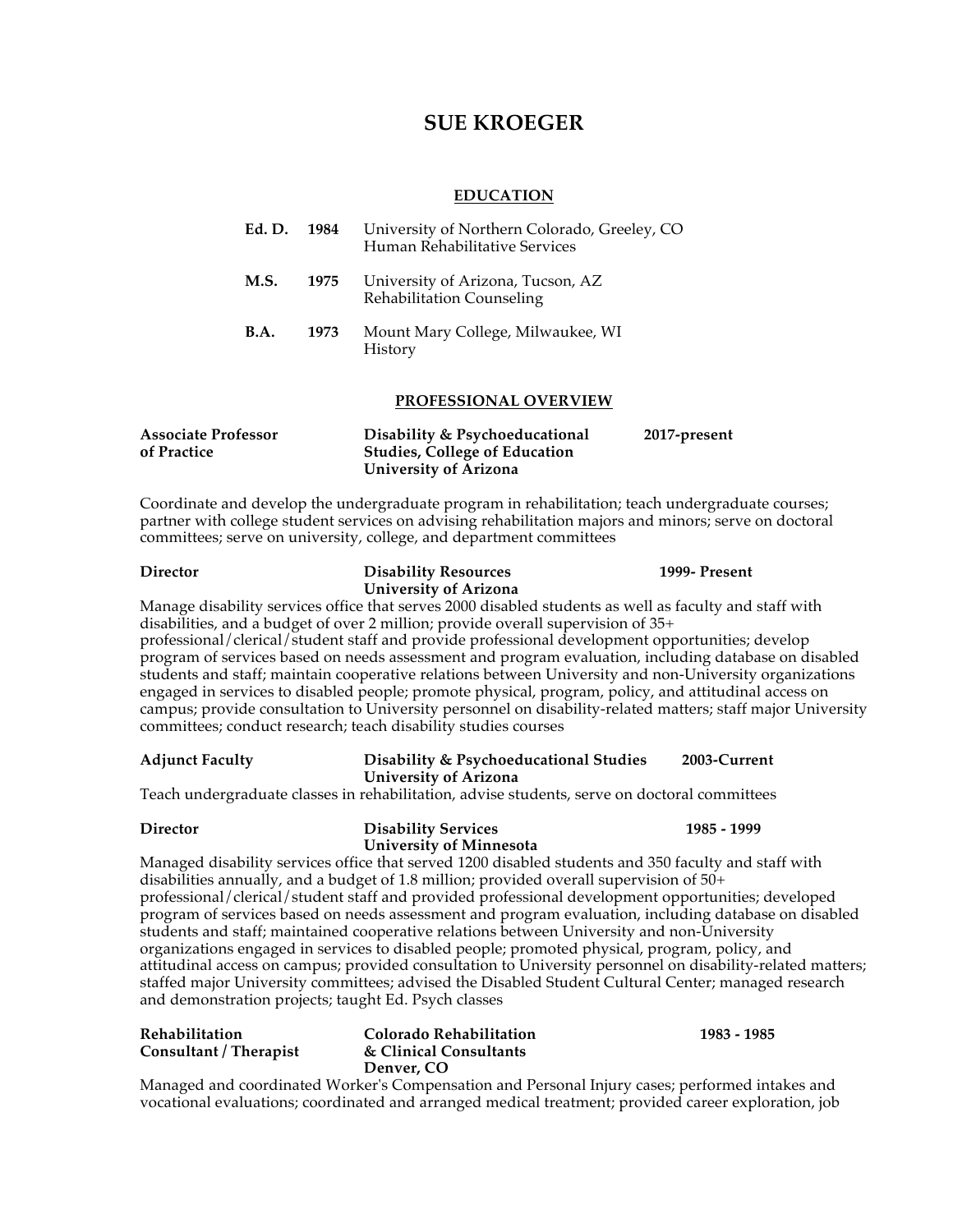development, counseling, placement, and follow-up; worked with insurance carriers, lawyers, and other agencies and services.

# **Acting Director Resources for the Disabled 1981 - 1982 University of Northern Colorado**

Assisted disabled students in all aspects of campus life involving academic, personal, and group counseling; vocational guidance; housing; transportation; financial aid; attendant care; medical needs; tutors; interpreters; readers; recreational programs; community resources. Supervised one full-time employee, one graduate assistant, (45) work-study students, and numerous volunteers.

| Instructor / Participant | Handicapped Ski Program | 1978 - 1979 |  |
|--------------------------|-------------------------|-------------|--|
|                          | Winter Park, CO         |             |  |

Taught four-track skiing to individuals with physical disabilities at the largest handicapped ski program in the U.S.; participated in the Winter Park Ski Team; raced in the handicapped Nationals in 1978 and 1979; sold lift tickets for Winter Park ski area

### **Patient Service Muscular Dystrophy Association 1977 - 1978 Coordinator Colorado Springs, CO** Provided service to 150 patients covering the 33 southern counties of Colorado; conducted home visits

with patients and families; coordinated rehabilitation and maintenance programs; organized and implemented summer camps; represented MDA on various community committees, appeared on television talk shows and spoke to various service organizations regarding the service program of MDA; developed and edited a monthly newsletter.

# **Rehabilitation Counselor Iowa Vocational Rehabilitation 1976 - 1977 Ft. Dodge Community College**

Assisted disabled students in many aspects of campus life involving academic, personal, and group counseling; vocational guidance; housing; and, financial aid. Coordinated and arranged placement, and follow-up; worked cooperatively with numerous agencies and services.

# **SELECTED TEACHING**

Adjunct faculty in the Department of Disability and Psychoeducational Studies, University of Arizona, 1999-2017

Instructor, SERP 414: Introduction to Disability Studies and Services, and SERP 416: Disability Perspective and Narratives, University of Arizona, 2003-current

Co-Instructor, SERP 200: Disability in Media and Literature, University of Arizona

Associate member of the graduate faculty in the Department of Educational Psychology and the Department of American Studies, University of Minnesota, 1992-1999

Instructor, EdPsy 5400: College Students With Disabilities, University of Minnesota, 1998

Co-Instructor, WoSt 3900: Women and Disability, University of Minnesota, 1995

Co-Instructor, American Studies 5920: (Disabling Images in Literature, Film, and the Media, University of Minnesota, 1993 and 1994

Co-Instructor, Psychology 5960: Academic and Career Development of College Students With Disabilities, University of Minnesota, 1993 and 1994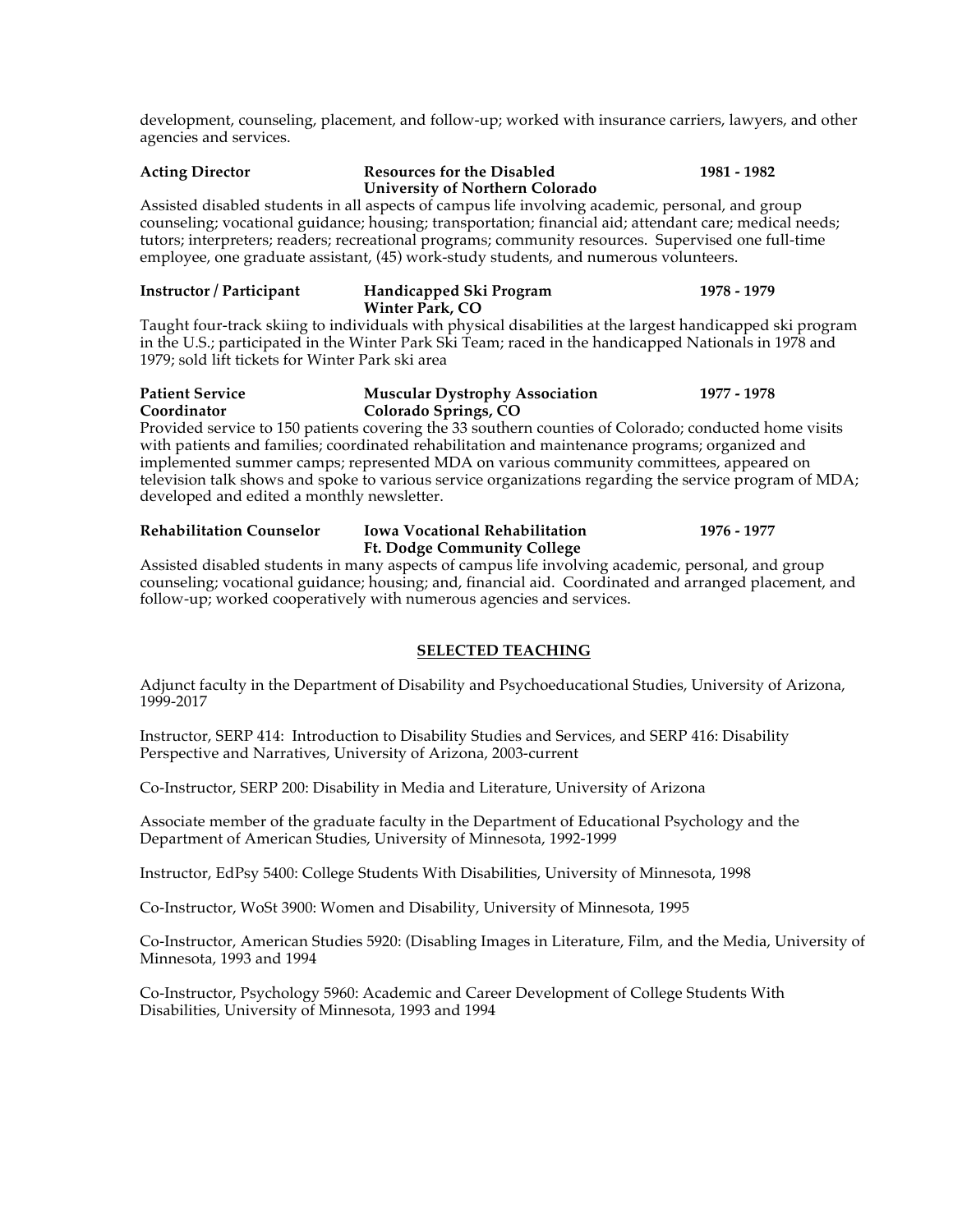## **SELECTED PRESENTATIONS/CONSULTATIONS**

"System Change: Advanced Advocacy for Access & Inclusion." Invited presenter for the AHEAD master classes, Dallas, Texas, 2017.

"The Power of Design: Inclusion or Exclusion?" Invited speaker for the  $13<sup>*</sup>$  Annual Disability Lecture at the University of Cambridge, Cambridge, UK, 2016.

"Thinking and Practicing Differently: How Disability Studies Can Inform Service Delivery." National Association of Disability Providers, Manchester, England, 2015.

"Into the Wild: Becoming Facilitators of Change." Association of Higher Education and Disability, St. Paul, Minnesota, 2015.

External Reviewer, Disability Resources - University of Southern California, 2014.

Berkeley Prize Teaching Fellowship. "Expanding the Universe of Design: Applying a Neuro-Architectural Process to Create Accessible Cities." 2013-2014. Consultant.

"Professional Practices: Parasitic or Mutualistic?" Association of Higher Education and Disability, Baltimore, 2013,

"Thinking and Practicing Differently: How Disability Studies and Universal Design Can Inform Service Delivery.<sup> $\bar{r}$ </sup> 8<sup>th</sup> International Conference on Higher Education and Disability, Innsbruck, Austria, 2013.

Project ShIFT: Shaping Inclusion Through Foundational Transformation. U.S. Department of Education, 2008-2013. Educational Consultant and Trainer.

"Setting the Landscape for the New Professional" and "What's Left? What's Next?" Association of Higher Education and Disability, New Orleans, 2012.

"Paradigm Shift: Transformational Change in Disability Service Delivery" and "Courageous Conversations." Co-presenter. Association of Higher Education and Disability, Seattle, 2011

External Reviewer. Disability Resources - University of Washington, 2011

"Transformation Through Self Examination." Co-presenter. University of Minnesota, 2009

"Rethinking, Reframing, and Redesigning: Privilege, Power, and Difference." Co-presenter. MN AHEAD annual meeting, Twin Cities, 2009

"Reframing Disability for Equity & Inclusion" and "ADA Coordinator's Institute: The Intersections of Compliance, Social Justice, and Universal Design." Co-presenter. Association of Higher Education and Disability, Louisville, 2009

External Reviewer. Disability Resources - Virginia Polytechnic Institute and State University, 2008

"ADA Coordinators Institute: Creative and Practical Tools to Move Beyond Compliance to Form Inclusive Campuses" and "Rethinking, Reframing, & Redesigning" and "Media Distortion of Disability and Its Adverse Effects." Co-presenter. Association of Higher Education and Disability, Reno, 2008

"Take Up the Universal Design Challenge." Co-presenter. Association of Higher Education and Disability, Charlotte, 2007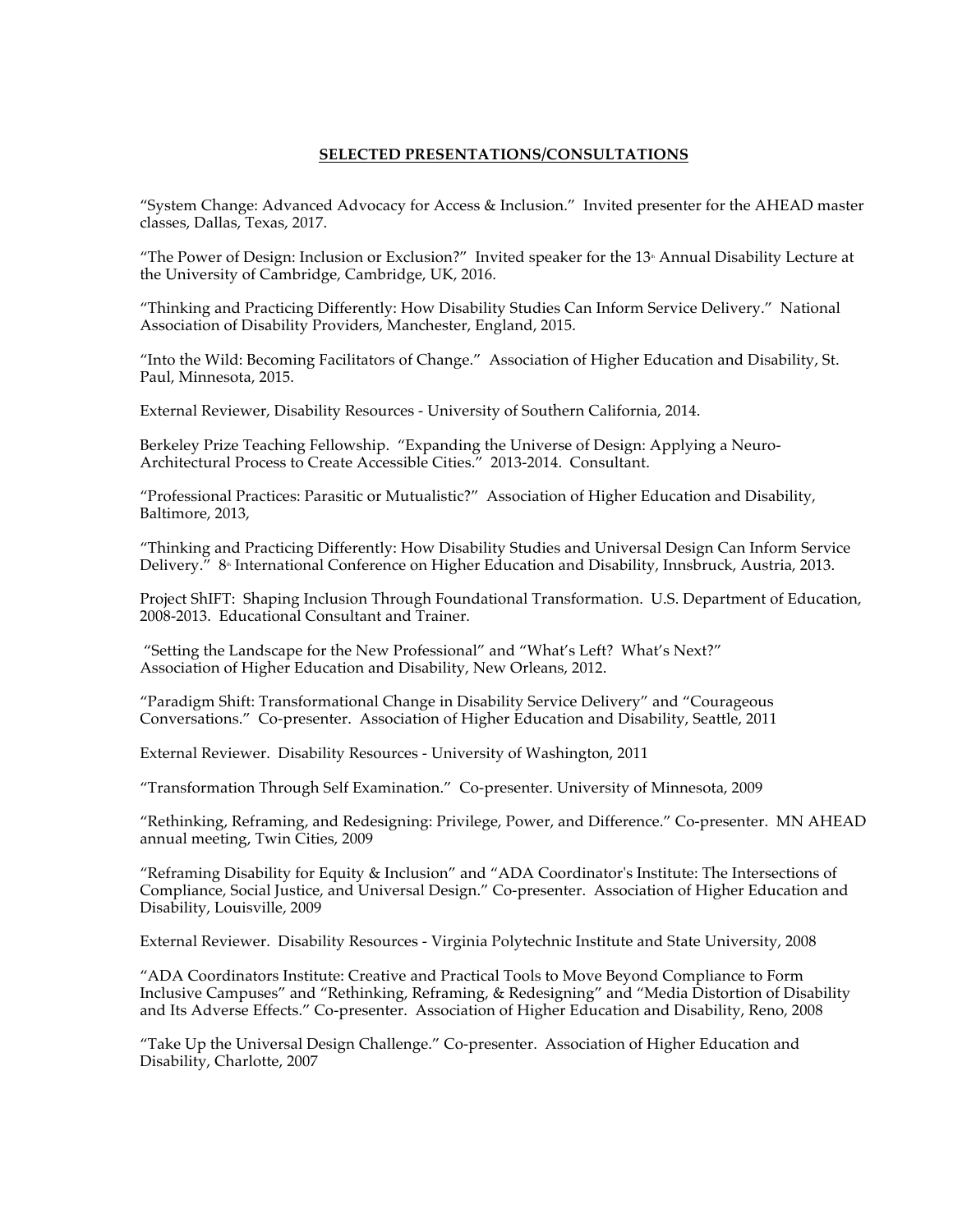"Reframing, Rethinking, and Redesigning: Why It Matters." Co-presenter. Arkansas AHEAD, Little Rock, 2007

"Disability Services and Studies: An Uneasy Partnership." Panelist. Association of Higher Education and Disability, San Diego, 2006

"Leadership Institute on Universal Design." Co-facilitator – 2 Day Institute, Association of Higher Education and Disability, Milwaukee, 2005; San Diego, 2006

"Acknowledging and Transforming Disabling Environments." Co-instructor, six-week online course, Association of Higher Education and Disability, 2006

"Exclusion: By Design?" Presenter. Association of College Student Personnel Administrators' Symposium "Enhancing Learning for Students with Disabilities: The Intersection of Disability Studies and Student Development Theories." Washington, D.C., 2006

"Discrimination By Design." Co-presenter. National Association of Student Personnel Administrators, Washington, D.C., 2006

"Disability Services: Leading in the New Millenium" and "Reframing Disability and Redesigning Services." Keynote presentations. Kansas/Missouri AHEAD annual meeting, Kansas City, 2005

"Disability Studies: Why It Matters." Presenter. University of Arizona Faculty Speaker Series, 2005

"Reconstructing Disability Through Universal Design." Co-presenter, Association of Higher Education and Disability, Milwaukee, 2005

External Reviewer for The Office of Multicultural and Academic Affairs, University of Minnesota, 2000

"Disability Services and Studies: An Uneasy Partnership." Panelist. Society of Disability Studies, San Francisco, 2005

"C'mon Baby, Let's Do The (New Legal) Twist" and "Criplit." Co-presenter, Association of Higher Education and Disability, Miami, 2004

"Universal Design for Learning." Disability Resource Network Forum, Vancouver, BC, 2004

"Untangling the WEB – Making Online Teaching and Learning Accessible." Moderated panel discussion via satellite; presented by PBS Adult Learning Services and produced by University of Maryland, University College, 2004

"How Can A Destination University Be An Inclusive University?" and "Toward Universal Instructional Design." Invited speaker, Emory University, 2004

"Universally Speaking." Plenary Presentation, Association of Higher Education and Disability, Dallas, 2003

"Developing Disability Services in Higher Education." Pre-conference Institute, Association of Higher Education and Disability, Dallas, 2003

"Universal Design Think Tank." Co-facilitator, Association of Higher Education and Disability, Washington, D.C., 2002

University of Wisconsin-Whitewater, External reviewer for disability services, 2002

"Reframing Disability and Redesigning Services." Pre-Conference Institute, Association of Higher Education and Disability, Portland, 2001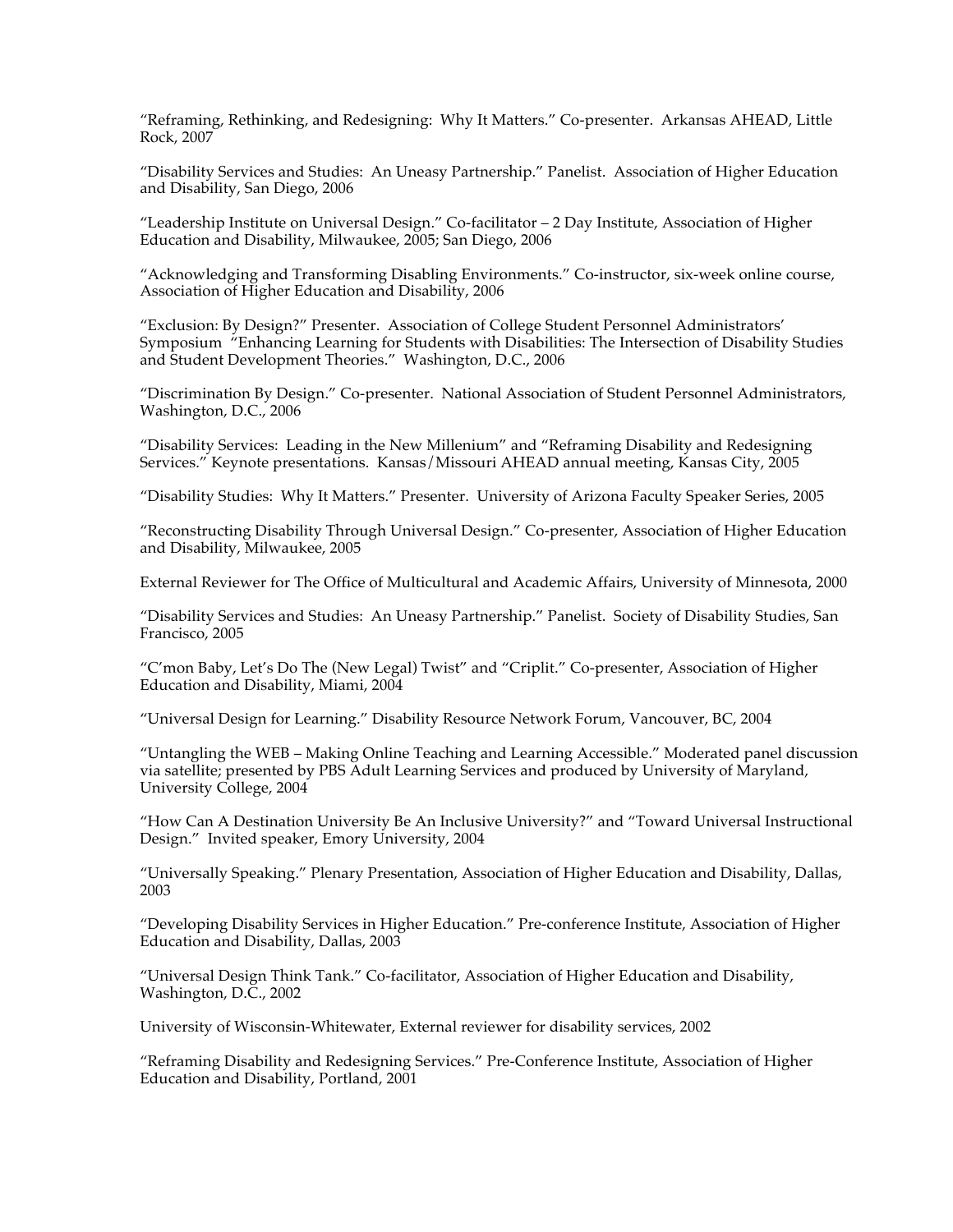External Reviewer. Disability Resources - University of Illinois-Chicago, 2001

"Developing Disability Services in Higher Education." Pre-Conference Institute, Association of Higher Education and Disability, Kansas City, 2000

"Navigating Our Institutions." Plenary Presentation, PepNET 2000, Denver, 2000

External Reviewer. Disability Resources - Temple University, 1998

External Reviewer. Disability Resources - University of Wisconsin-Madison, 1997

"Dipsey-Doodles, Dripping Faucets, and Disability Divinations." Plenary Panel, Association of Higher Education and Disability, Boston, 1997 and PEPNet Conference, Orlando, 1998

External Reviewer. Disability Resources - University of North Dakota, 1997

External Reviewer. Disability Resources - University of Wisconsin-Whitewater, 1996

External Reviewer. Disability Resources - University of Illinois at Urbana-Champaign, 1995

"Disability Issues In Higher Education." NASPA national teleconference, Washington, D.C., 1995

External Reviewer. Disability Resources - Wright State University, 1995

University of Iceland, Consultant on policy development regarding disabled students, 1995

External Reviewer. Disability Resources - University of Colorado-Boulder, 1994

"ADA Revisited: Recurring Issues For Students With Hidden Disabilities." National Association of College and University Attorneys, Salt Lake City, 1994

"Defining and Conceptualizing Disability in the U.S"

"Defining Access"

"Organizing Disability Services in Higher Education"

Invited speaker, international conference on higher education and students with disabilities, Tokyo, Japan, 1993

# **PUBLICATIONS**

Kroeger, S.A. and Kraus, A. (2016). Thinking and practicing differently: Changing the narrative around disability on college campuses. In. Kim, E. and Aquino, K. (Eds.) The Higher Education Disability-Diversity (Dis)Connect. American Education Research Association.

Kroeger, Sue. (2014). Identity Development: A Disability Narrative. Chapter 9 in Human Growth and Development: Considerations in Rehabilitation Counseling. Sales, Amos, ed. Aspen Professional Services.

Kroeger, Sue, editor. (2010). Special Issue: Disability Studies. Journal of Postsecondary Education and Disability. Vol. 23 (No.1). National Association of Higher Education and Disability.

Kroeger, Sue. (2009). Reframing Disability and Redesigning Environments, in Advising Students With Disabilities, 2nd edition (Vance & Bridges, eds.). Monography Series, No. 19. National Academic Advising Association.

Block, L., Loewen, G., Kroeger, S. Acknowledging and Transforming Disabling Environments in Higher Education." Journal of Postsecondary Education and Disability, Fall, 2006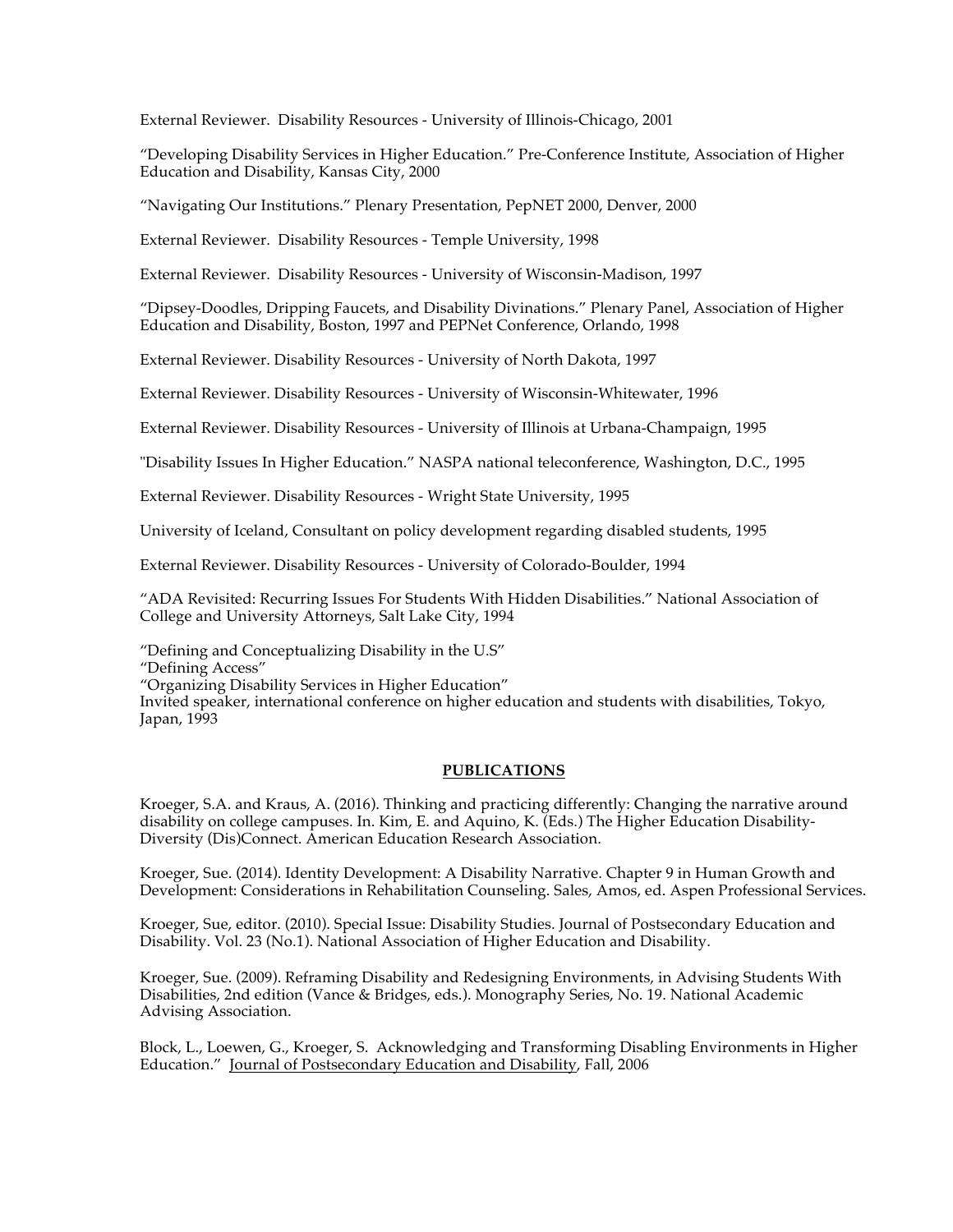Scott, S., Loewen, G., Funckes, C., & Kroeger, S. "Implementing Universal Design in Higher Education: Moving Beyond the Built Environment." Journal on Postsecondary Education and Disability, Spring, 2003.

Kroeger, Sue. "Conceptualizing and Defining Disability: A U.S. Perspective." In publication entitled "Higher Education for Students With Disabilities" published by the Japanese Ministry of Education, Science, and Culture, 1997.

Aune, Elizabeth and Kroeger, Sue. "Career Development of College Students With Disabilities: An Interactional Approach to Defining the Issues." Journal of College Student Development, 1997.

Kroeger, S. & Schuck, J. editors, Addressing Disability Issues in Student Affairs, Jossey-Bass, 1993.

Kroeger, S. and Schuck, J., "Moving Ahead: Issues, Recommendations, and Conclusions," in Addressing Disability Issues in Student Affairs, Jossey-Bass, 1993.

Schuck, J. and Kroeger, S., "Essential Elements in Effective Service Delivery," in Addressing Disability Issues in Student Affairs, Jossey-Bass, 1993.

Kroeger, S. and Pazandak, C., "Women With Disabilities and the College Experience: Report of a Study," Higher Education Abstracts, 1991.

Kroeger, S., "Disability and Higher Education in the United States," Waseda University, Tokyo, Japan, 1988.

Nutter, K., Kroeger, S., Kinnick, B., "Non-Traditional College Student Experiences," NASPA Journal, Summer, 1991.

Benshoff, J., Kroeger, S., and Scalia, V., "Career Maturity and Academic Achievement in College Students With Disabilities," Journal of Rehabilitation, 1989.

Kroeger, S. and Scalia, V., "Performance and Involvement of Disabled College Students," NASPA Journal, Winter, 1988.

# **GRANTS and CONTRACTS**

Principal Investigator, Disabled Veteran's Reintegration and Education Project." U. S. Dept. of Education, Congressionally-directed grant, 2008-2012. \$1,000,000.

Local site investigator, "An Investigation of Factors Associated with Degree Completion and Post-school Success of University Students With Disabilities Served Through Disabled Student Services Offices," U.S. Dept. of Education, OSERS grant through the University of Wisconsin-Madison, 2001-2003.

Principal Investigator, "Access To Work Through Service Learning" U.S. Department of Education, OSERS, 1997-2000. \$276,992.

Principal Investigator, "Access Abroad: Enhancing International Study for Students With Disabilities" U.S. Department of Education, FIPSE, 1997-2000. \$267,000.

Principal Investigator, "Engage: Improving Campus Live for Disabled Students" U.S. Department of Education, FIPSE, 1995-1998. \$193,000

Principal Investigator, "Careers On-Line" U.S. Department of Education, OSERS, 1993-1996. \$313,575

Principal Investigator, "Project LEEDS: Leadership Education to Empower Disabled Students" U.S. Department of Education, Dwight D. Eisenhower Leadership Program, 1993-1995. \$330,000